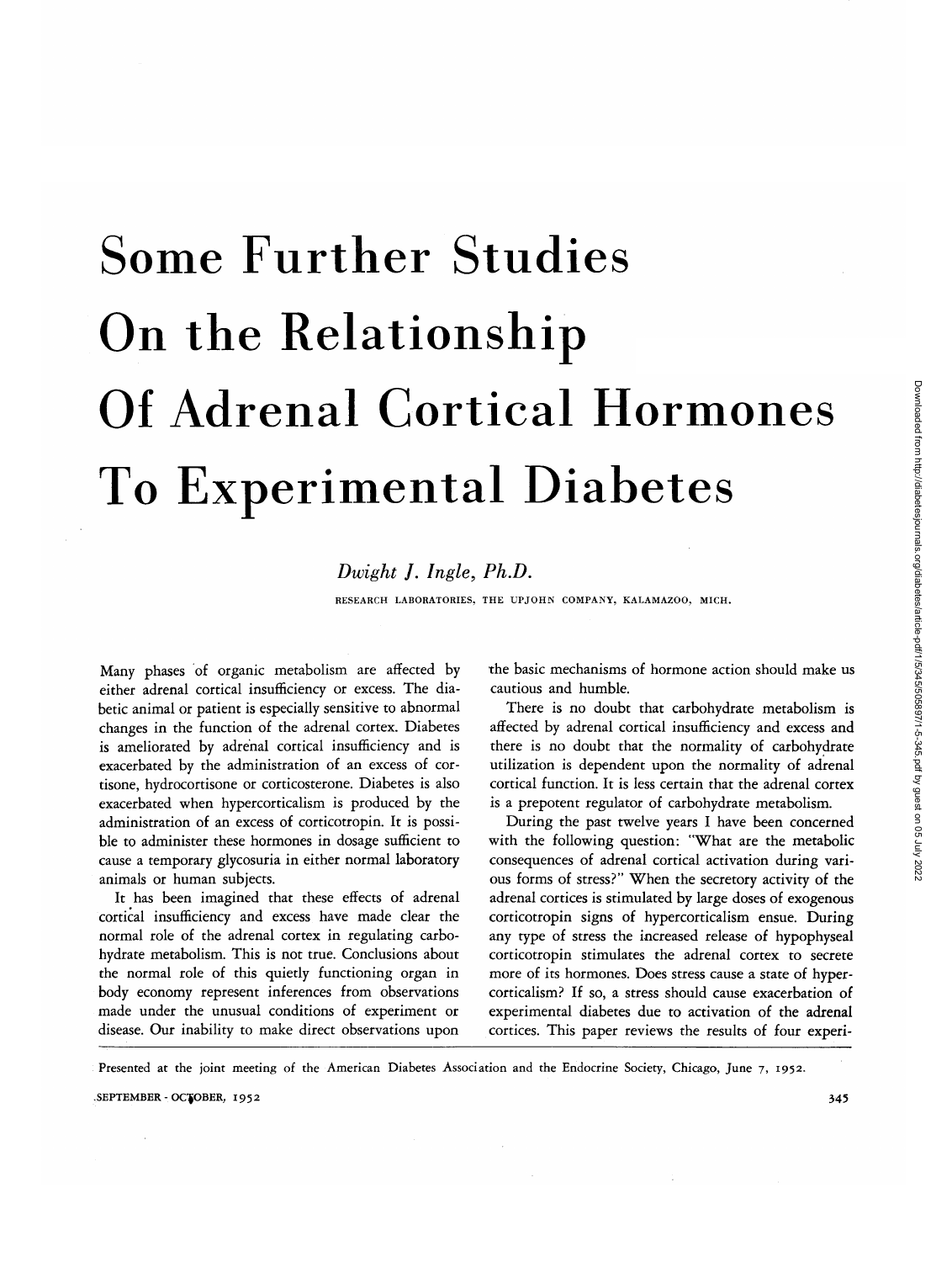Downloaded from http://diabetesjournals.org/diabetes/article-pdf/1/5/345/505897/1-5-345.pdf by guest on 05 July 2022 Downloaded from http://diabetesjournals.org/diabetes/article-pdf/1/5/345/505897/1-5-345.pdf by guest on 05 July 2022

ments which have a bearing upon this question but which do not yet permit a satisfactory answer.

### **METHODS**

Infection-free male rats of the Sprague-Dawley strain were partially depancreatized at a weight of approximately 275 gm. by the procedure described by Ingle and Griffith.<sup>1</sup> The experiments were conducted in an air-conditioned laboratory with the temperature maintained at  $74^\circ$  to  $78^\circ$  F. and the humidity at approximately 50 per cent of saturation. After the animals had recovered from the operation and had reached a weight of approximately 300 gm. they were placed in metabolism cages and were adapted to the forced feeding of a medium carbohydrate diet (Table I) by stomach tube each morning and late afternoon. The technique and diet were modified from those described by Reinecke, Ball and Samuels.2 During the period of adaptation to forced feeding the amount of diet was increased gradually to prevent the development of food shock. The animals were brought to a full feeding of 26 cc. of diet per day on the 6th day. Twenty-four hour samples of urine were collected at the same hour each day (8:00 to 8:30 a.m.) and were preserved with toluene. Urine glucose was determined by the method of Shaffer and Williams.<sup>3</sup>

#### **TABLE I—MEDIUM CARBOHYDRATE DIET**

|                                             | arams |
|---------------------------------------------|-------|
| Cellu flour (Chicago Dietetic Supply House) | 60    |
| Osborne-Mendel salt mixture                 | 40    |
| Dried yeast (Pabst)                         | 100   |
| Wheat germ oil                              | 10    |
| Cod liver oil                               | t0    |
| Mazola oil $+$ 100 mg. vit. K               | 10    |
| Mazola oil                                  | 190   |
| Casein (Labco)                              | 150   |
| Starch                                      | 200   |
| Dextrin                                     | 17)   |
| Sucrose                                     | 200   |
| Water to total of                           | 2000  |
|                                             |       |

# EXPERIMENTS AND RESULTS

Experiment 1 was a repetition of an earlier study<sup>4</sup> on the relationship of the diabetogenic effect of diethylstilbestrol to the adrenal cortex in the rat. This compound and other synthetic and natural estrogens are diabetogenic in the forced-fed rat. Since certain of the adrenal cortical hormones are diabetogenic and since large doses of estrogen are among the noxious stimuli which cause the adrenal cortices to enlarge, it seemed reasonable to postulate that the diabetogenic effect of this and other estrogens is due to its stimulation of the anterior pituitary-adrenal cortex axis to produce a state of hypercorticalism. However, the following experiment shows that diethylstilbestrol exerts a diabetogenic effect which is not mediated by the adrenal cortex.

Six partially depancreatized rats which were free from spontaneous glycosuria were used in these experiments. Each rat was given 0.1 mg. of diethylstilbestrol by subcutaneous injection once daily for 7 days. All of the rats developed glycosuria during the administration of the estrogen but became *free from glycosuria* when the injection of estrogen was stopped. At this time all of the rats were adrenalectomized and were treated with 3 cc. daily of beef adrenal extract (Upjohn) for 21 days. The animals remained free from glycosuria during the control period but developed marked glycosuria during the 7 day period that the estrogen was injected. When the administration of diethylstilbestrol was stopped the glycosuria disappeared.

The data of this experiment are shown in Figure 1. It is clear that diethylstilbestrol exerts an effect upon carbohydrate metabolism in the rat which is not mediated by the adrenal cortex, although, as shown in the earlier study<sup>4</sup> the presence of the adrenal cortical hormones is necessary for the full manifestation of the diabetogenic activity of the estrogen.



FIGURE I The effect of diethylstilbestrol upon the urinary glucose of 6 partially depancreatized rats before and after removal of the adrenal glands. Averages

Experiment 2 was a partial test of the hypothesis that the pharmacologic effects of aspirin are mediated by the release of increased amounts of corticotropin and hence of the adrenal cortical hormones. Hailman<sup>5</sup> has summarized the evidence that aspirin can cause a state of hypercorticalism via stimulation of the anterior pituitary-adrenal cortex axis. If aspirin does cause hypercorticalism it should exacerbate the diabetes of the partially depancreatized rat. The converse happens;<sup>6</sup> the diabetic state is ameliorated. We have compared partially depancreatized rats with adrenalectomized-partially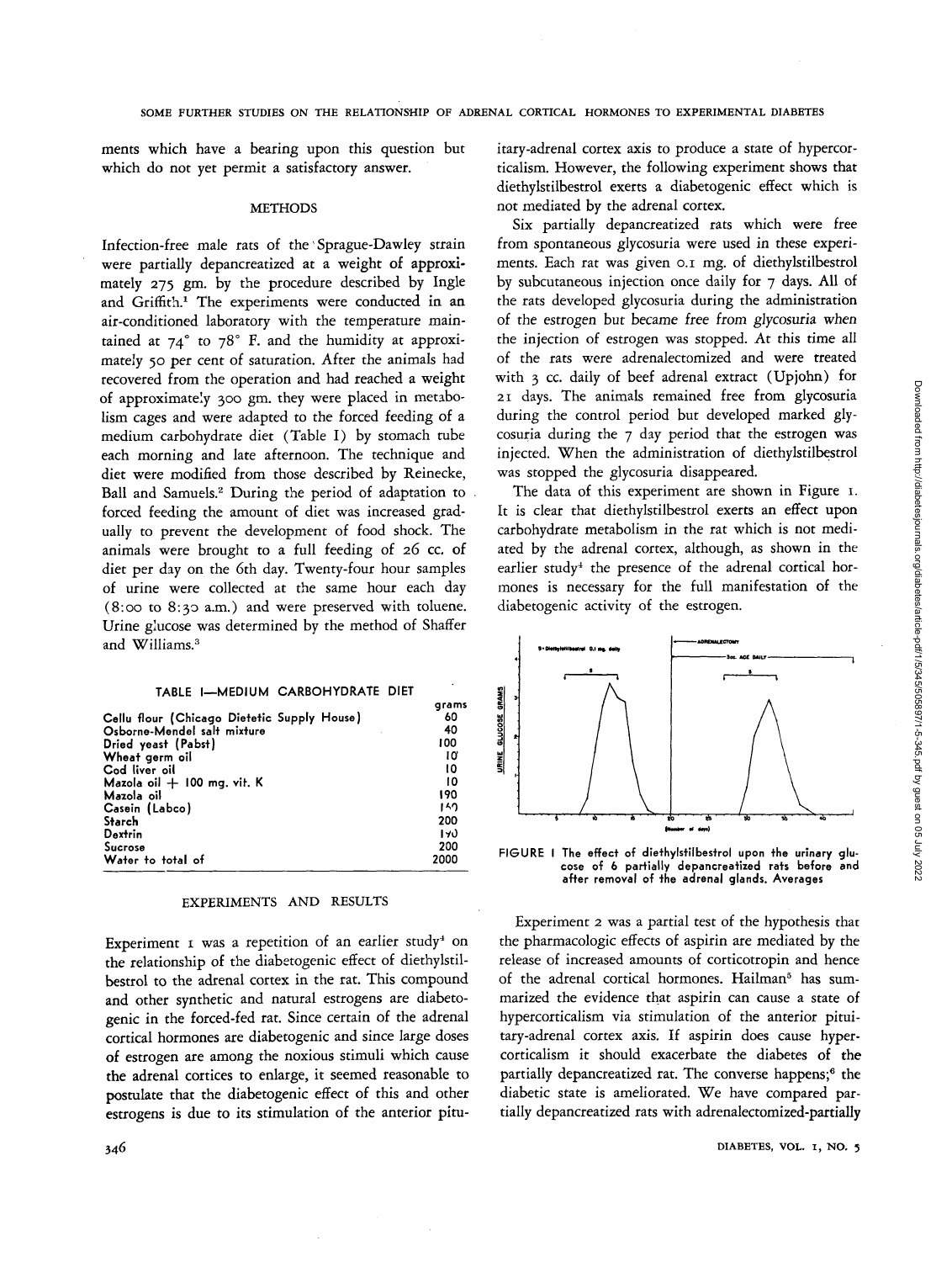depancreatized rats in respect to the response to large doses of aspirin. The amount of adrenal cortical extract required to restore the glycosuria to its preadrenalectomy level (3 to 5 cc. per day) was established for each adrenalectomized rat and was then kept uniform throughout the remainder of the experiment. All of the rats showed amelioration of the diabetes during the administration of aspirin with marked exacerbation of the diabetes when aspirin was withdrawn. It was clear that this effect of aspirin can occur independently of any change in the secretory activity of the adrenal cortices. The data are shown in Figure 2.



**FIGURE 2 The effect of aspirin upon the glycosuria of 6 pairs of partially depancreatized and partially depancreatized-adrenalectomized rats. Averages**

Experiment 3 was intended to test the hypothesis that any nonspecific stress should cause exacerbation of the diabetic state in the partially depancreatized rat via the activation of the adrenal cortices by endogenous corticotropin. Adrenalectomized and nonadrenalectomized diabetic rats were compared in respect to the effect of a stress (injections of dilute solutions of formaldehyde) upon the level of glycosuria. These data have been published.7 Fifteen mildly diabetic rats were adrenalectomized and treated with adrenal cortical extract in amounts which sustained the preadrenalectomy level of glycosuria. An equal number of nonadrenalectomized rats were studied in parallel. The subcutaneous injection of 1.5 per cent formaldehyde, in doses of 0.25, 0.5, and 1.0 *cc.* twice daily for 7 days, 5 rats per dose level, caused some decrease in the glycosuria of the nonadrenalectomized rats and a much more striking decrease in the glycosuria of the adrena-

SEPTEMBER - OCTOBER, 1952 **347**

lectomized rats. When the injections were stopped, the glycosuria was reestablished at its preinjection level. The data are shown in Figure 3.



**FIGURE 3 Effects of injections of 1.5 per cent formaldehyde on the glycosuria of partially depancreatized and partially depancreatized-adrenalectomized rats. Averages for 5 pairs of rats in each of 3 groups**

It has been shown by unpublished experiments in this laboratory that the administration of ethylenediamine causes an increase in the excretion of glucose by the partially depancreatized rat. The adrenal cortices enlarge during the injection of ethylenediamine and it is assumed that there is an accompanying increase in the secretion of adrenal cortical hormones.

Experiment 4 demonstrated that the presence of the adrenal glands is required for the exacerbation of the diabetic state by ethylenediamine. Twelve mildly diabetic rats were used in the study. Six of the rats were adrenalectomized and treated with adrenal cortical extract in amounts which sustained the preadrenalectomy level of glycosuria. An equal number of nonadrenalectomized rats with a similar level of glycosuria were studied in parallel. Ethylenediamine was administered by subcutaneous injection in amounts of 0.05 cc. daily for 5 days and 0.1 cc. daily for 5 days. There was a striking increase in the glycosuria of the nonadrenalectomized rats but there was no increase in the glycosuria of the adrenalectomized animals. When the administration of ethylenediamine was stopped, the glycosuria of the nonadrenalectomized rats fell to the preinjection level whereas the glycosuria of the adrenalectomized rats fell below the preinjection level. The average values for urinary glucose are shown in Figure 4.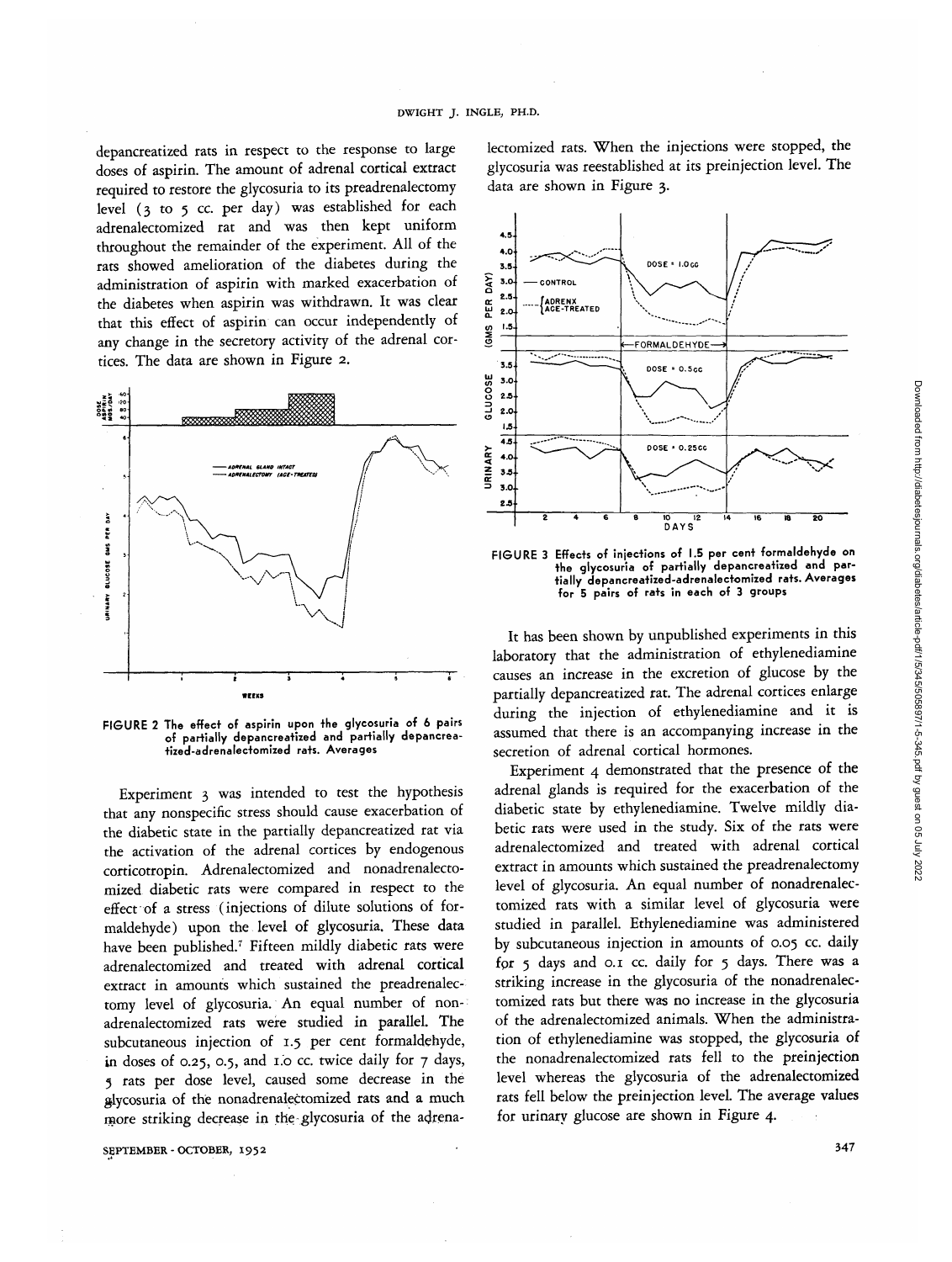

**FIGURE 4 Effects of ethylenediamine upon the glycosuria of 6 pairs of partially depancreatized and partially depancreatized-adrenalectomized rats. Averages**

#### **COMMENT**

In experiments i and 2 it was shown that diethylstilbestrol and aspirin have effects upon carbohydrate metabolism which are not mediated by a change in the secretory activity of the adrenal cortices. Although large doses of either of these drugs can cause an increase in the secretory activity of the adrenal cortices there is no satisfactory evidence that the metabolic consequences of this response represent a state of hypercorticalism.

In experiment 3 the injection of toxic doses of formaldehyde was used as a stress to cause activation of the adrenal cortices. It is probable that the increased secretion of adrenal cortical hormones during this stress did have a positive effect upon the level of urinary glucose in that it tended to prevent the marked decrease in glycosuria which occurred in rats without adrenal glands. These adrenalectomized rats which were on a fixed intake of adrenal cortical extract — an amount which represented adequate replacement therapy during non-stress conditions — developed a state of relative adrenal cortical insufficiency during stress and the glycosuria fell sharply as is characteristic of adrenal cortical insufficiency. The consequence of the adrenal response to the stress was to maintain the status quo as far as the level of glycosuria was concerned and not to exacerbate the diabetes and cause other signs of hypercorticalism.

During the past twelve years we have tested for the possible effect of a number of toxic compounds and stressful situations upon the glycosuria of the mildly diabetic forced-fed rat. Among them are phenol, carbon tetrachloride, methadone hydrochloride, lobeline sulfate, dihydrocodeinene bitartrate, nikethamide, furacin, quinine, quinidine sulfate, tartronic acid, cadmium chloride, copper sulfate, sodium arsenate, aluminum chloride, caffeine, benzyl benzoate, betaphenyl-ethylamine, pyrogens, water intoxication and low temperature. Each form of noxious stimulus was gradually increased in severity until the animal died, yet in no case was there any significant rise in the level of glycosuria.

From the results of experiments  $x$ ,  $z$  and  $z$  and from the negative results obtained by testing the several noxious agents listed above we have drawn the tentative conclusion that the increased secretory activity of the adrenal cortices during stress tends to maintain homeostasis rather than to disturb it. The increased secretion of adrenal cortical hormones serves to meet an increased need for these hormones and does not cause a state of hypercorticalism such as develops when the titer of these hormones is increased artificially in the absence of a need. The results of experiment 4 represent a challenge to this generalization. The exacerbation of glycosuria by ethylenediamine is dependent upon the presence of the adrenal glands and presumably upon the response of the adrenal cortices to this form of stress. The response does not appear in similar animals which have been adrenalectomized and are maintained on a fixed intake of adrenal cortical extract.

Does the injection of ethylenediamine cause exacerbation of glycosuria in the partially depancreatized rat solely because it causes a state of hypercorticalism? This is a possible explanation but it is not the only interpretation that can be made of the data. An alternative hypothesis is that ethylenediamine has some diabetogenic activity of its own but by virtue of also being toxic and stressful the diabetogenic activity is masked by the concomitant production of a state of adrenal cortical insufficiency in the adrenalectomized rats whose intake of exogenous hormone is fixed. Similar animals having intact adrenal glands secrete more hormone during the stress and maintain a state of eucorticalism (not hypercorticalism) thereby permitting the manifestation of the diabetogenic action of ethylenediamine. Thus the response of the adrenal cortex may possibly serve as a supporting cause of the metabolic response without becoming the exciting cause.

The following considerations give some support to the above hypothesis: 1. The fact that the several other forms of stress studied by us have failed to cause exacerbation of diabetes indicates that ethylenediamine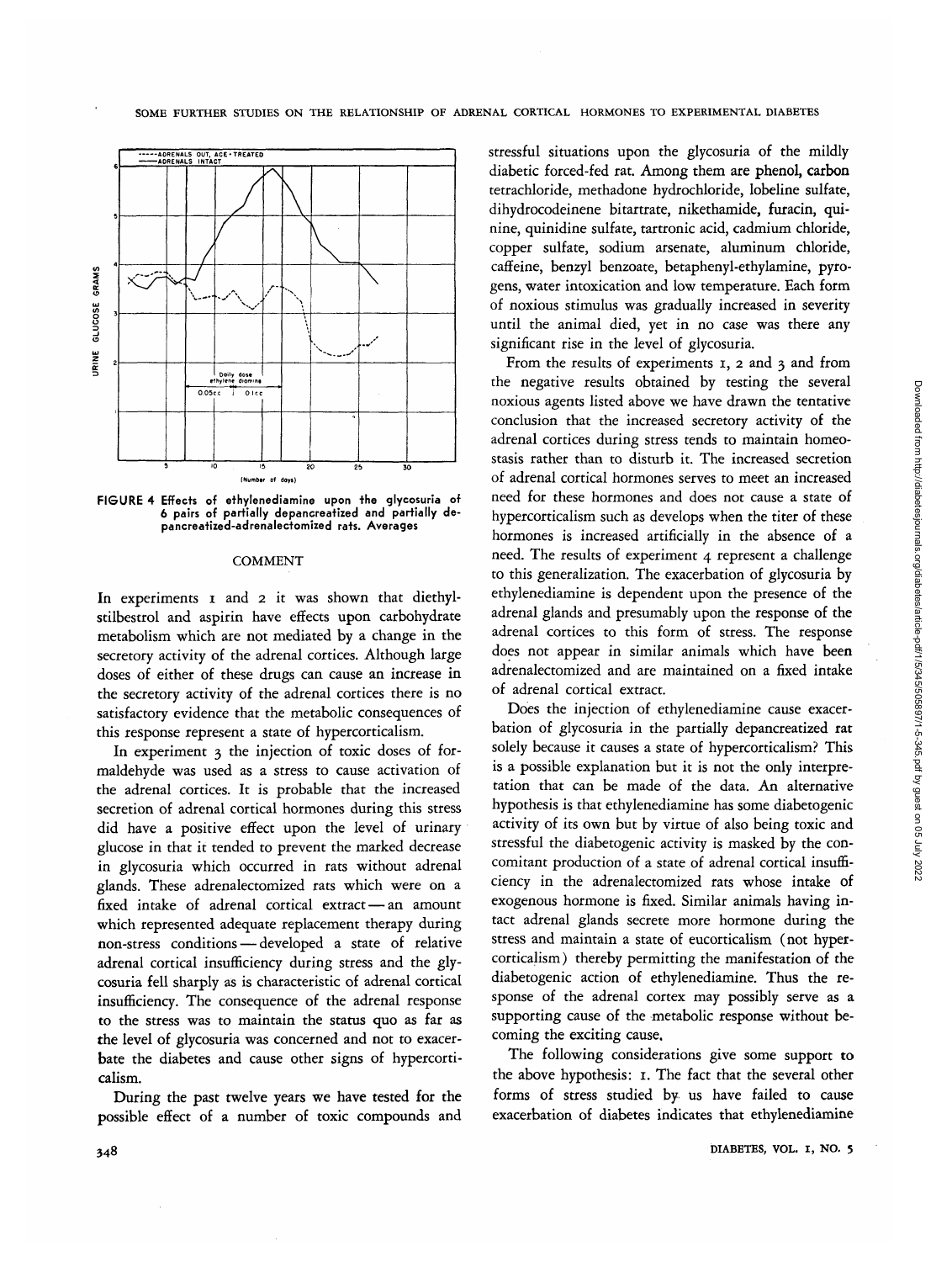has some effect not possessed by nonspecific damaging agents. 2. It is known that diabetes is ameliorated by adrenal cortical insufficiency. In experiment 3, the relative state of adrenal cortical insufficiency caused by the injection of toxic doses of formaldehyde did cause a decrease in the glycosuria of the adrenalectomized rats which were on a fixed intake of adrenal cortical extract. A similar response could have been expected during the injection of ethylenediamine to the adrenalectomized rats of experiment 4 but it did not occur, possibly because ethylenediamine had some extra-adrenal effect upon the glycosuria. 3. Following the withdrawal of ethylenediamine the glycosuria did fall below its initial level in the adrenalectomized rats which indicates that the compound may have had a positive effect upon glycosuria during its administration. Animals so injected have a considerable amount of necrosis of the skin and therefore remain under stress after the injection of ethylenediamine is stopped.

At the present time we have not excluded the possibility that ethylenediamine affects glycosuria via the adrenal medulla rather than the adrenal cortex.

This paper is a progress report and our interpretations of the data are listed as hypotheses, not conclusions. We expect to continue our studies on the metabolic consequences of adrenal cortex activation during stress.

## SUMMARY

These studies were intended to test the hypothesis that nonspecific noxious stimuli can cause exacerbation of a diabetic state via activation of the anterior pituitaryadrenal cortex axis. Partially depancreatized male rats were forced fed a fluid medium carbohydrate diet by stomach tube. In experiment 1, the injection of diethylstilbestrol caused exacerbation of the glycosuria in 6 nonadrenalectomized rats and induced a similar response in the same animals after they were adrenalectomized and kept on a fixed intake of adrenal cortical extract. In experiments  $2$ ,  $3$  and  $4$  half of the animals were adrenalectomized and treated with amounts of adrenal cortical extract which sustained the preadrenalectomy level of glycosuria during the control periods. In experiment 2 the injection of large doses of aspirin caused amelioration of the glycosuria in both nonadrenalectomized and adrenalectomized rats. In experiment 3 the injection of dilute solutions of formaldehyde caused a small decrease in the glycosuria of the nonadrenalectomized rats and a marked decrease in the glycosuria of the adrenalectomized rats. The results of these three experiments fail to support the hypothesis under test. In experiment 4 the injection of toxic amounts of

ethylenediamine caused exacerbation of the diabetes in the presence of the adrenal glands but not in their absence. These results suggest that this stress caused a state of hypercorticalism.

A second possible explanation is that ethylenediamine has a specific extra-adrenal diabetogenic action which is masked by the development of adrenal cortical insufficiency in those adrenalectomized rats whose intake of exogenous hormones was adequate to meet the needs of non-stressful conditions only.

### REFERENCES

<sup>1</sup> Ingle, D. J. and Griffith, J. Q.: Surgery of the rat. Chapter 16, The Rat in Laboratory Investigation, Philadelphia, J. B. Lippincott Co., 1942, p. 379. <sup>2</sup>

<sup>2</sup> Reinecke, R. M., Ball, H. A. and Samuels, L. T.: High fat and high carbohydrate diets that can be fed to rats by stomach tube. Proc. Soc. Exper. Biol. and Med. 41: 44, 1939.

<sup>3</sup> Shaffer, P. A. and Williams, R. D.: Sugar determination by the ferricyanide electrode. J. Biol. Chem. *in:* 707, 1935. <sup>4</sup> <sup>4</sup> Ingle, D. J.: The relationship of the diabetogenic effect

of diethylstilbestrol to the adrenal cortex in the rat. Am. J. Physiol. 138: 577, 1943.

<sup>5</sup> Hailman, H. F.: ACTH and cortisone vs. salicylates. J. Clin. Endocrinol. *12:* 454, 1952. <sup>6</sup>

<sup>6</sup> Ingle, D. J.: Effect of aspirin upon glycosuria of the partially depancreatized rat. Proc. Soc. Exper. Biol. and Med. 75: 673, 1950. <sup>7</sup>

<sup>7</sup> Ingle, D. J. and Nezamis, J. E.: Effect of stress upon glycosuria of forced-fed depancreatized and of adrenalectomized-depancreatized rats. Am. J. Physiol. *162:* 1, 1950.

# DISCUSSION

DR. GEORGE W. THORN *(Boston):* In a field as complicated as that dealing with the relationship between the adrenal cortical hormones and insulin secretion, all of us appreciate the beautifully controlled experiments which Dr. Ingle has been able to carry out over a period of several years. It is unfortunate that in our studies of the mechanism of diabetes in man we cannot establish the same rigid control.

There is one point in Dr. Ingle's presentation which I am certain he would like emphasized. Throughout his discussion it has been tacitly assumed that changes in urinary glucose content automatically reflect overall changes in the diabetic state of his animals. With the particular substances which he employed, many of which are known toxic agents, changes in renal threshold may easily occur. Such changes could lead to more or less glucose being present in the urine without necessarily reflecting aggravation or amelioration of the underlying diabetic state.

I should also like to discuss an aspect of Dr. Ingle's work which interests me particularly. This might be